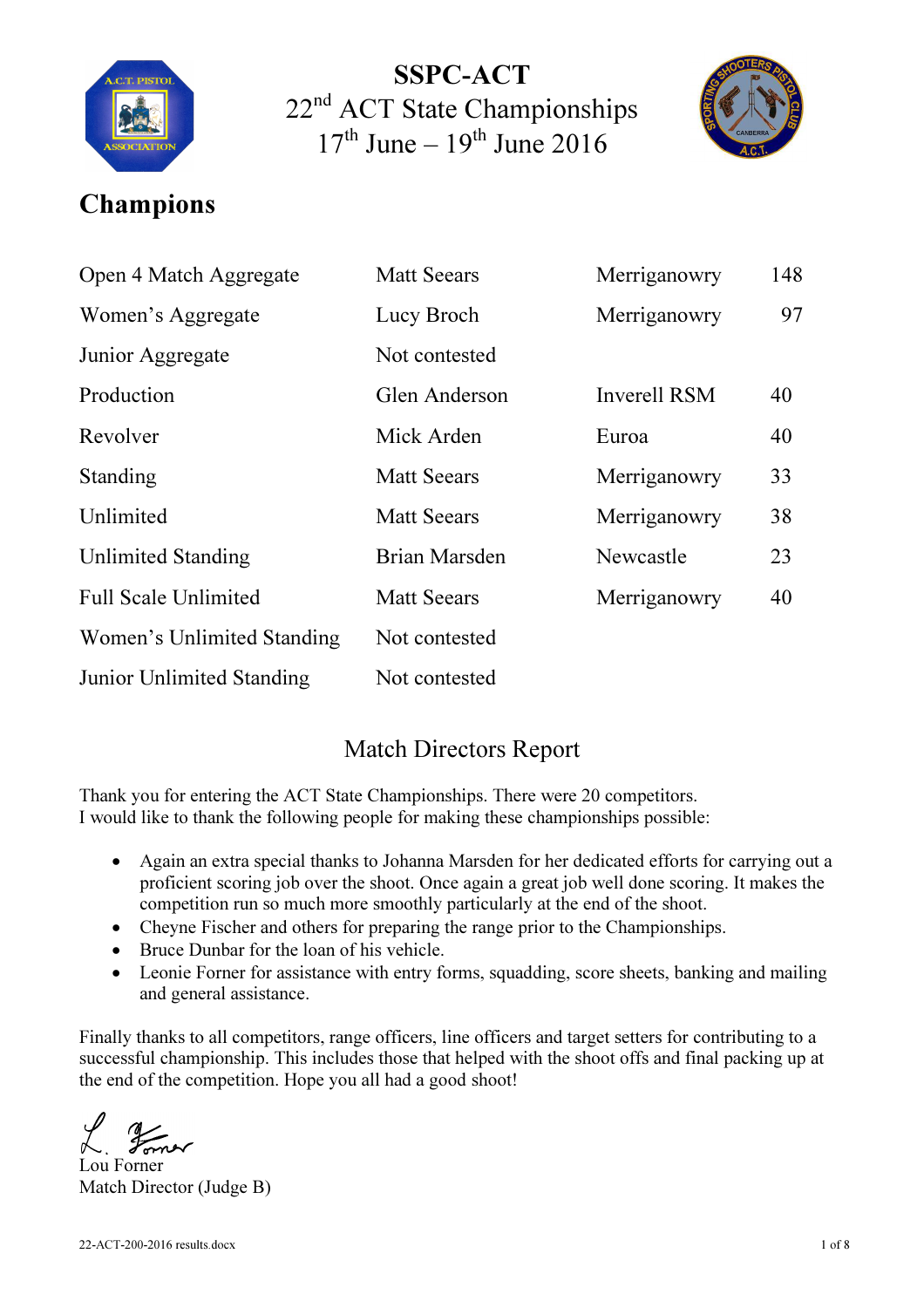### 200m Open Aggregate

| Aggregate | <b>Top Surname</b> | <b>Name</b>    | <b>Club</b>         | <b>Prod</b> | <b>Rev</b> | <b>Stand</b> | <b>Unlim</b> |
|-----------|--------------------|----------------|---------------------|-------------|------------|--------------|--------------|
| 148       | Seears             | Matt           | Merriganowry        | 40          | 37         | 33           | 38           |
| 146       | Arden              | <b>Mick</b>    | Euroa               | 40          | 40         | 29           | 37           |
| 142       | Anderson           | Glen           | <b>Inverell RSM</b> | 40          | 38         | 27           | 37           |
| 132       | Rigby              | Keith          | Merriganowry        | 35          | 38         | 27           | 32           |
| 128       | Dunbar             | <b>Bruce</b>   | Merriganowry        | 39          | 37         | 25           | 27           |
| 122       | Fischer            | Cheyne         | <b>SSPC ACT</b>     | 40          | 39         | 9            | 34           |
| 122       | Forner             | Lou            | <b>SSPC ACT</b>     | 38          | 35         | 17           | 32           |
| 113       | Ellem              | <b>Neville</b> | Newcastle           | 32          | 31         | 17           | 33           |
| 104       | Marsden            | <b>Brian</b>   | Newcastle           | 31          | 28         | 22           | 23           |
| 101       | <b>Szabolics</b>   | Lou            | <b>SSPC ACT</b>     | 31          | 29         | 15           | 26           |
| 100       | Brown              | Richard        | Kurrajong           | 35          | 24         | 14           | 27           |
| 97        | <b>Broch</b>       | Lucy           | Merriganowry        | 25          | 32         | 20           | 20           |
| 58        | <b>Howitt</b>      | Paul           | Newcastle           | 7           | 26         | 10           | 15           |
| 45        | Emerson            | Garv           | Newcastle           | 16          | 15         | 9            | 5            |
| 44        | Molluso            | Vince          | Bowral              | 17          | 9          | 8            | 10           |
| 42        | Roberts            | Derek          | Newcastle           | 17          | 18         | 4            | 3            |
| 39        | Violi              | Sam            | Endeavour           | 13          | 15         | 7            | 4            |
| 12        | Carter             | Peter          | Bowral              | 5           | 7          | 0            | 0            |

#### 200m Womens Aggregate

| <b>Aggregate Top Surname</b> |       | <b>Name</b> | <b>Club</b>  | <b>Prod</b> | <b>Rev</b> | <b>Stand</b> | Unlim |
|------------------------------|-------|-------------|--------------|-------------|------------|--------------|-------|
| -97                          | Broch | Lucy        | Merriganowry |             |            |              | 20    |

Johanna Marsden Silhouette Scorer

20/06/2016

BK Mansclen

Brian Marsden JP AFIEAust. MEAA Judge "B"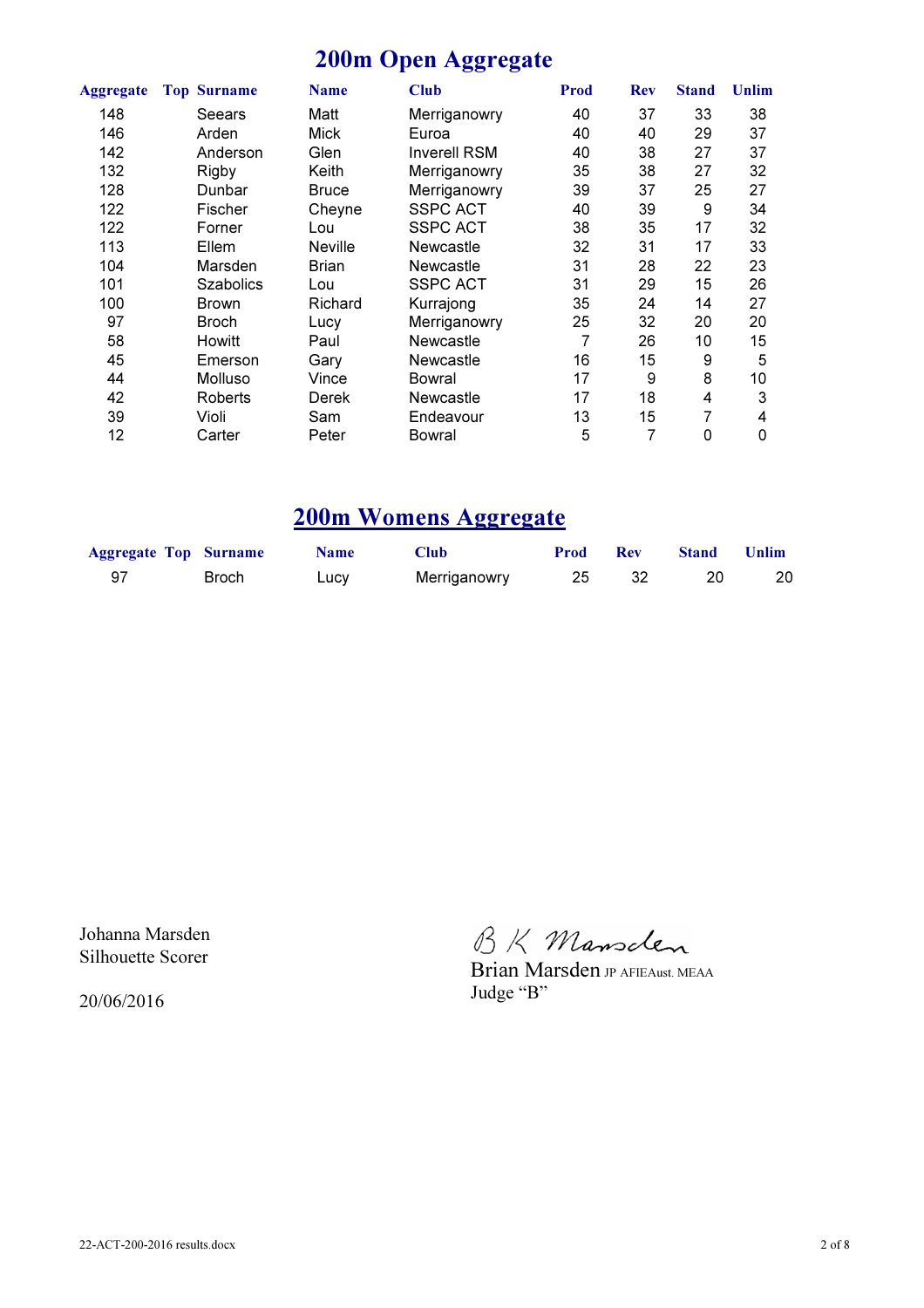## 200m Production Off Gun

| <b>Name</b>    | <b>Surname</b>   | <b>Club</b>         | Grade Grade | <b>Total</b> | <b>Top</b>     |                |                | Chic Pig Turk Ram |    |
|----------------|------------------|---------------------|-------------|--------------|----------------|----------------|----------------|-------------------|----|
| Glen           | Anderson         | <b>Inverell RSM</b> | <b>INT</b>  | 40           | $\mathbf{1}$   | 10             | 10             | 10                | 10 |
| <b>Mick</b>    | Arden            | Euroa               | <b>INT</b>  | 40           | $\overline{c}$ | 10             | 10             | 10                | 10 |
| Matt           | Seears           | Merriganowry        | <b>INT</b>  | 40           | 3              | 10             | 10             | 10                | 10 |
| Cheyne         | Fischer          | <b>SSPC ACT</b>     | <b>INT</b>  | 40           | 4              | 10             | 10             | 10                | 10 |
| <b>Bruce</b>   | Dunbar           | Merriganowry        | <b>INT</b>  | 39           |                | 10             | 10             | 10                | 9  |
| Lou            | Forner           | <b>SSPC ACT</b>     | <b>INT</b>  | 38           |                | 10             | 10             | 8                 | 10 |
| Keith          | Rigby            | Merriganowry        | <b>INT</b>  | 35           |                | 7              | 10             | 8                 | 10 |
| Richard        | <b>Brown</b>     | Kurrajong           | <b>INT</b>  | 35           |                | 10             | 10             | 8                 | 7  |
| <b>Neville</b> | Ellem            | Newcastle           | <b>INT</b>  | 32           |                | 8              | 10             | 8                 | 6  |
| Lou            | <b>Szabolics</b> | <b>SSPC ACT</b>     | <b>INT</b>  | 31           |                | 8              | 10             | 6                 | 7  |
| <b>Brian</b>   | Marsden          | <b>Newcastle</b>    | AAA         | 31           |                | 9              | 9              | 7                 | 6  |
| Lucy           | <b>Broch</b>     | Merriganowry        | <b>AAA</b>  | 25           |                | 6              | 8              | 3                 | 8  |
| <b>Derek</b>   | Roberts          | Newcastle           | B           | 17           |                | 4              | 4              | 4                 | 5  |
| Vince          | Molluso          | Bowral              | A           | 17           |                | $\overline{7}$ | 6              | 3                 | 1  |
| Gary           | Emerson          | Newcastle           | B           | 16           |                | 7              | 5              | 3                 | 1  |
| Sam            | Violi            | Endeavour           | B           | 13           |                | 5              | 5              | $\overline{2}$    | 1  |
| Paul           | Howitt           | Newcastle           | B           | 7            |                | 3              | $\overline{2}$ | 1                 | 1  |
| Peter          | Carter           | Bowral              | B           | 5            |                | 1              | 3              | 0                 | 1  |

## 200m Revolver Off Gun

| <b>Name</b>    | <b>Surname</b>   | <b>Club</b>         | Grade Grade | <b>Total</b>     | <b>Top</b> |    |                | Chic Pig Turk Ram |                |  |
|----------------|------------------|---------------------|-------------|------------------|------------|----|----------------|-------------------|----------------|--|
| <b>Mick</b>    | Arden            | Euroa               | <b>INT</b>  | 40               |            | 10 | 10             | 10                | 10             |  |
| Cheyne         | Fischer          | <b>SSPC ACT</b>     | <b>INT</b>  | 39               |            | 10 | 10             | 10                | 9              |  |
| Keith          | Rigby            | Merriganowry        | <b>INT</b>  | 38               |            | 9  | 10             | 10                | 9              |  |
| Glen           | Anderson         | <b>Inverell RSM</b> | AAA         | 38               |            | 10 | 10             | 9                 | 9              |  |
| <b>Bruce</b>   | Dunbar           | Merriganowry        | <b>INT</b>  | 37               |            | 10 | 10             | 7                 | 10             |  |
| Matt           | Seears           | Merriganowry        | <b>INT</b>  | 37               |            | 10 | 10             | 8                 | 9              |  |
| Lou            | Forner           | <b>SSPC ACT</b>     | <b>INT</b>  | 35               |            | 10 | 10             | 8                 | 7              |  |
| Lucy           | <b>Broch</b>     | Merriganowry        | AAA         | 32               |            | 9  | 10             | 7                 | 6              |  |
| <b>Neville</b> | Ellem            | Newcastle           | <b>INT</b>  | 31               |            | 9  | 9              | 5                 | 8              |  |
| Lou            | <b>Szabolics</b> | <b>SSPC ACT</b>     | <b>INT</b>  | 29               |            | 10 | 9              | 4                 | 6              |  |
| <b>Brian</b>   | Marsden          | Newcastle           | AAA         | 28               |            | 10 | 8              | 6                 | 4              |  |
| Paul           | Howitt           | Newcastle           | A           | 26               |            | 7  | 7              | $\overline{7}$    | 5              |  |
| Richard        | <b>Brown</b>     | Kurrajong           | <b>INT</b>  | 24               |            | 10 | 7              | 5                 | $\overline{2}$ |  |
| <b>Derek</b>   | Roberts          | Newcastle           | A           | 18               |            | 7  | 4              | 4                 | 3              |  |
| Sam            | Violi            | Endeavour           | AA          | 15               |            | 3  | 5              | 1                 | 6              |  |
| Gary           | Emerson          | <b>Newcastle</b>    | B           | 15               |            | 6  | 6              | $\overline{2}$    | 1              |  |
| Vince          | Molluso          | Bowral              | B           | $\boldsymbol{9}$ |            | 5  | 3              | $\mathbf 0$       | 1              |  |
| Peter          | Carter           | <b>Bowral</b>       | В           | 7                |            | 4  | $\overline{2}$ | 1                 | 0              |  |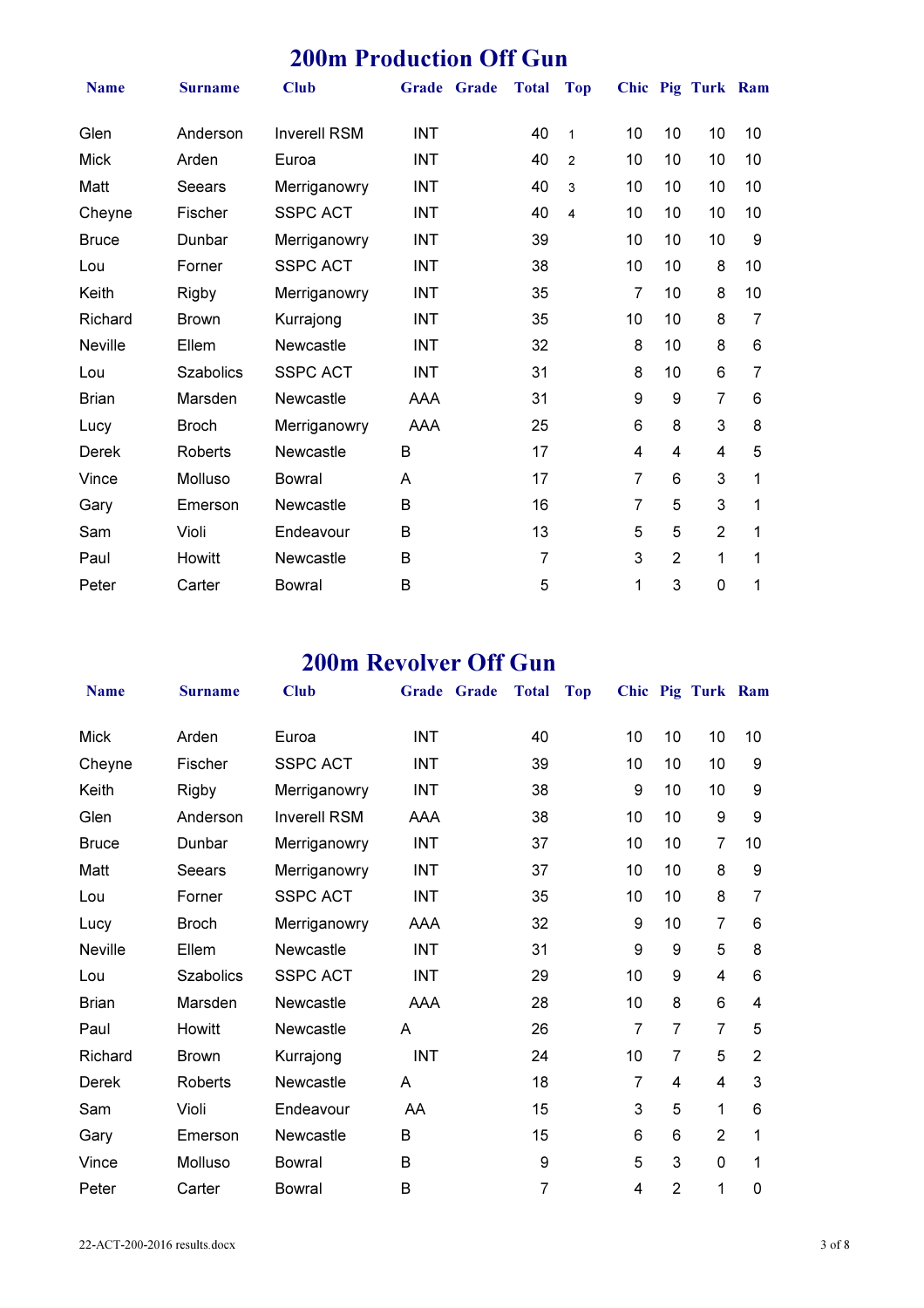## 200m Standing Off Gun

| <b>Name</b>    | <b>Surname</b>   | <b>Club</b>         | Grade Grade | <b>Total</b> | <b>Top</b> |                |                | Chic Pig Turk Ram |   |
|----------------|------------------|---------------------|-------------|--------------|------------|----------------|----------------|-------------------|---|
| Matt           | <b>Seears</b>    | Merriganowry        | <b>INT</b>  | 33           |            | 9              | 10             | 6                 | 8 |
| <b>Mick</b>    | Arden            | Euroa               | <b>INT</b>  | 29           |            | 9              | 9              | 5                 | 6 |
| Keith          | Rigby            | Merriganowry        | INT         | 27           |            | 10             | 6              | 5                 | 6 |
| Glen           | Anderson         | <b>Inverell RSM</b> | AAA         | 27           |            | 10             | 8              | 5                 | 4 |
| <b>Bruce</b>   | Dunbar           | Merriganowry        | <b>INT</b>  | 25           |            | 7              | 6              | 5                 | 7 |
| <b>Brian</b>   | Marsden          | <b>Newcastle</b>    | INT         | 22           |            | 8              | 5              | 6                 | 3 |
| Lucy           | <b>Broch</b>     | Merriganowry        | AAA         | 20           |            | 6              | 5              | 6                 | 3 |
| <b>Neville</b> | Ellem            | <b>Newcastle</b>    | <b>INT</b>  | 17           |            | 6              | 3              | $\overline{2}$    | 6 |
| Lou            | Forner           | <b>SSPC ACT</b>     | AAA         | 17           |            | 8              | 6              | $\overline{2}$    | 1 |
| Lou            | <b>Szabolics</b> | <b>SSPC ACT</b>     | AAA         | 15           |            | 5              | 5              | 3                 | 2 |
| Richard        | <b>Brown</b>     | Kurrajong           | AA          | 14           |            | 4              | 6              | 1                 | 3 |
| Paul           | <b>Howitt</b>    | Newcastle           | A           | 10           |            | 3              | 4              | $\overline{2}$    | 1 |
| Cheyne         | Fischer          | <b>SSPC ACT</b>     | AA          | 9            |            | 3              | $\overline{2}$ | $\overline{2}$    | 2 |
| Gary           | Emerson          | <b>Newcastle</b>    | B           | 9            |            | 3              | 4              | 1                 | 1 |
| Vince          | Molluso          | Bowral              | A           | 8            |            | 0              | 6              | 1                 | 1 |
| Sam            | Violi            | Endeavour           | AA          | 7            |            | 4              | 0              | $\overline{2}$    | 1 |
| Derek          | Roberts          | Newcastle           | B           | 4            |            | $\overline{2}$ | 0              | 2                 | 0 |

# 200m Unlimited Off Gun

| <b>Name</b>    | <b>Surname</b>   | <b>Club</b>         | Grade      | Grade TotalTop Gun Chick Pig Turk Ram |                |                |                |                  |
|----------------|------------------|---------------------|------------|---------------------------------------|----------------|----------------|----------------|------------------|
| Matt           | Seears           | Merriganowry        | AAA        | 38                                    | 10             | 10             | 9              | 9                |
| Glen           | Anderson         | <b>Inverell RSM</b> | AAA        | 37                                    | 10             | 9              | 8              | 10               |
| <b>Mick</b>    | Arden            | Euroa               | AAA        | 37                                    | 10             | 10             | 7              | 10               |
| Cheyne         | Fischer          | <b>SSPC ACT</b>     | AAA        | 34                                    | 10             | 8              | $\overline{7}$ | 9                |
| <b>Neville</b> | Ellem            | Newcastle           | AAA        | 33                                    | 10             | 9              | 5              | $\boldsymbol{9}$ |
| Keith          | Rigby            | Merriganowry        | AAA        | 32                                    | 10             | 8              | 5              | 9                |
| Lou            | Forner           | <b>SSPC ACT</b>     | <b>INT</b> | 32                                    | 10             | 9              | 7              | 6                |
| <b>Bruce</b>   | Dunbar           | Merriganowry        | AAA        | 27                                    | 7              | 9              | 4              | $\overline{7}$   |
| Richard        | <b>Brown</b>     | Kurrajong           | AA         | 27                                    | 8              | 6              | 8              | 5                |
| Lou            | <b>Szabolics</b> | <b>SSPC ACT</b>     | AA         | 26                                    | 9              | 6              | 6              | 5                |
| <b>Brian</b>   | Marsden          | <b>Newcastle</b>    | AA         | 23                                    | 7              | 6              | 6              | 4                |
| Lucy           | <b>Broch</b>     | Merriganowry        | AA         | 20                                    | 8              | 7              | $\overline{2}$ | 3                |
| Paul           | Howitt           | <b>Newcastle</b>    | B          | 15                                    | $\overline{7}$ | 6              | 1              | 1                |
| Vince          | Molluso          | Bowral              | B          | 10                                    | 6              | $\overline{2}$ | 1              | 1                |
| Gary           | Emerson          | Newcastle           | B          | 5                                     | $\overline{2}$ | 1              | 0              | $\overline{2}$   |
| Sam            | Violi            | Endeavour           | B          | 4                                     | 3              | 1              | 0              | 0                |
| Derek          | Roberts          | <b>Newcastle</b>    | B          | 3                                     | 0              | 1              | 1              | 1                |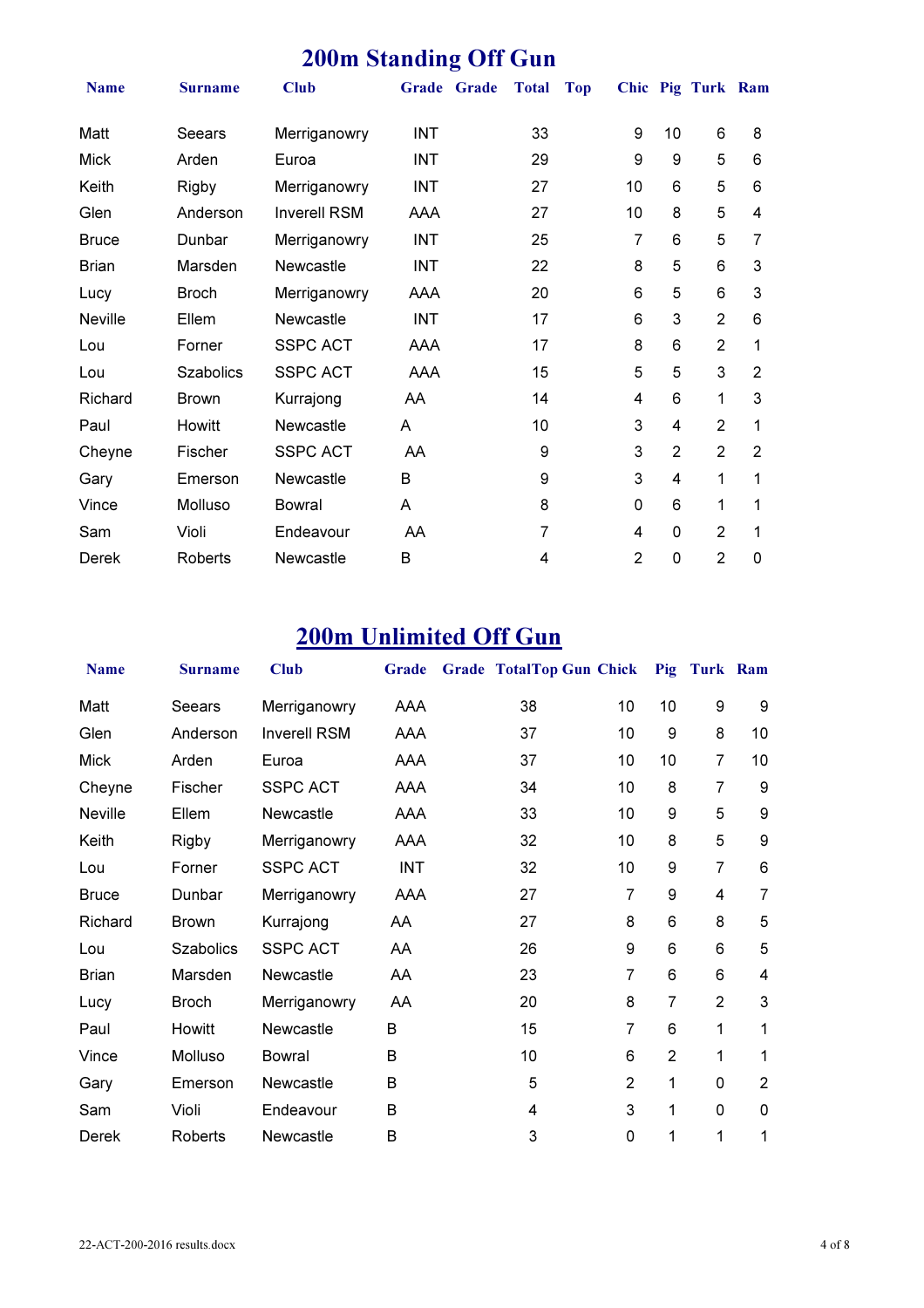### 200m Full Scale Unlimited Off Gun

| <b>Name</b>    | <b>Surname</b>   | Club                |            | Grade Grade | <b>Total</b> | Top |    |    | Chic Pig Turk Ram |    |
|----------------|------------------|---------------------|------------|-------------|--------------|-----|----|----|-------------------|----|
| Matt           | Seears           | Merriganowry        | <b>INT</b> |             | 40           |     | 10 | 10 | 10                | 10 |
| Keith          | Rigby            | Merriganowry        | <b>INT</b> |             | 39           |     | 10 | 10 | 9                 | 10 |
| Glen           | Anderson         | <b>Inverell RSM</b> | AAA        |             | 34           |     | 9  | 10 | 8                 | 7  |
| Lou            | Forner           | <b>SSPC ACT</b>     | <b>INT</b> |             | 32           |     | 9  | 9  | 9                 | 5  |
| Lou            | <b>Szabolics</b> | <b>SSPC ACT</b>     | <b>INT</b> |             | 31           |     | 9  | 10 | 5                 |    |
| <b>Neville</b> | Ellem            | Newcastle           | <b>INT</b> |             | 29           |     | 9  | 8  | 6                 | 6  |
| Paul           | <b>Howitt</b>    | <b>Newcastle</b>    | B          |             | 27           |     | 10 | 7  | 3                 | 7  |
| <b>Brian</b>   | Marsden(S)       | Newcastle           | AAA        |             | 23           |     | 6  | 5  | 8                 | 4  |
| Derek          | Roberts          | Newcastle           | B          |             | 21           |     | 7  | 8  | 5                 | 1  |
| Gary           | Emerson          | Newcastle           | B          |             | 15           |     | 5  | 6  | 2                 | 2  |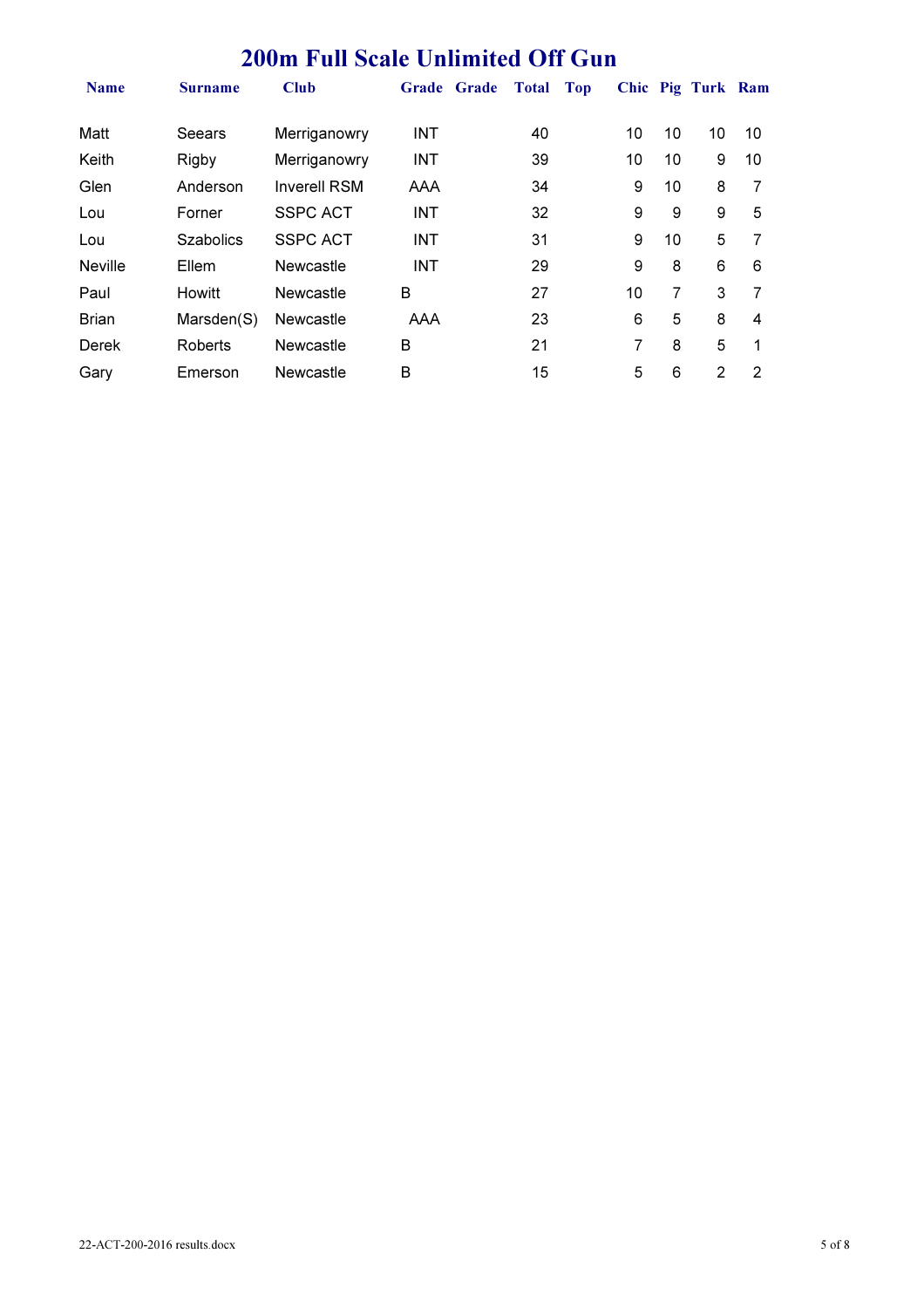## 200m Production

| <b>Name</b>    |            | <b>Surname</b>   | <b>Club</b>         |                | Grade Total Shoot Chick |                | Pig            | <b>Turk Ram</b> |                |
|----------------|------------|------------------|---------------------|----------------|-------------------------|----------------|----------------|-----------------|----------------|
| Grade          | <b>INT</b> |                  |                     |                |                         |                |                |                 |                |
| Glen           |            | Anderson         | <b>Inverell RSM</b> | 40             | 1                       | 10             | 10             | 10              | 10             |
| <b>Mick</b>    |            | Arden            | Euroa               | 40             | $\overline{2}$          | 10             | 10             | 10              | 10             |
| Matt           |            | <b>Seears</b>    | Merriganowry        | 40             | $\mathbf{3}$            | 10             | 10             | 10              | 10             |
| Cheyne         |            | Fischer          | <b>SSPC ACT</b>     | 40             | 4                       | 10             | 10             | 10              | 10             |
| <b>Bruce</b>   |            | Dunbar           | Merriganowry        | 39             |                         | 10             | 10             | 10              | 9              |
| Lou            |            | Forner           | <b>SSPC ACT</b>     | 38             |                         | 10             | 10             | 8               | 10             |
| Keith          |            | <b>Rigby</b>     | Merriganowry        | 35             |                         | $\overline{7}$ | 10             | 8               | 10             |
| Richard        |            | <b>Brown</b>     | Kurrajong           | 35             |                         | 10             | 10             | 8               | $\overline{7}$ |
| <b>Neville</b> |            | Ellem            | Newcastle           | 32             |                         | 8              | 10             | 8               | 6              |
| Lou            |            | <b>Szabolics</b> | <b>SSPC ACT</b>     | 31             |                         | 8              | 10             | 6               | $\overline{7}$ |
| Grade          | AAA        |                  |                     |                |                         |                |                |                 |                |
| <b>Brian</b>   |            | Marsden          | Newcastle           | 31             |                         | 9              | 9              | 7               | 6              |
| Lucy           |            | <b>Broch</b>     | Merriganowry        | 25             |                         | 6              | 8              | 3               | 8              |
| Grade          | A          |                  |                     |                |                         |                |                |                 |                |
| Vince          |            | Molluso          | <b>Bowral</b>       | 17             |                         | $\overline{7}$ | 6              | 3               | 1              |
| <b>Grade</b>   | B          |                  |                     |                |                         |                |                |                 |                |
| <b>Derek</b>   |            | <b>Roberts</b>   | Newcastle           | 17             |                         | 4              | 4              | 4               | 5              |
| Gary           |            | Emerson          | Newcastle           | 16             |                         | $\overline{7}$ | 5              | 3               | 1              |
| Sam            |            | Violi            | Endeavour           | 13             |                         | 5              | 5              | $\overline{2}$  | 1              |
| Paul           |            | Howitt           | Newcastle           | $\overline{7}$ |                         | 3              | $\overline{2}$ | 1               | 1              |
| Peter          |            | Carter           | <b>Bowral</b>       | 5              |                         | 1              | 3              | $\mathsf 0$     | 1              |

#### 200m Revolver

| <b>Name</b>  |     | <b>Surname</b>   | <b>Club</b>         | <b>Grade Total Shoot</b> | <b>Chick</b> | Pig | Turk Ram |                |
|--------------|-----|------------------|---------------------|--------------------------|--------------|-----|----------|----------------|
| Grade        | INT |                  |                     |                          |              |     |          |                |
| <b>Mick</b>  |     | Arden            | Euroa               | 40                       | 10           | 10  | 10       | 10             |
| Cheyne       |     | Fischer          | <b>SSPC ACT</b>     | 39                       | 10           | 10  | 10       | 9              |
| Keith        |     | Rigby            | Merriganowry        | 38                       | 9            | 10  | 10       | 9              |
| <b>Bruce</b> |     | Dunbar           | Merriganowry        | 37                       | 10           | 10  | 7        | 10             |
| Matt         |     | Seears           | Merriganowry        | 37                       | 10           | 10  | 8        | 9              |
| Lou          |     | Forner           | <b>SSPC ACT</b>     | 35                       | 10           | 10  | 8        | 7              |
| Neville      |     | Ellem            | Newcastle           | 31                       | 9            | 9   | 5        | 8              |
| Lou          |     | <b>Szabolics</b> | <b>SSPC ACT</b>     | 29                       | 10           | 9   | 4        | 6              |
| Richard      |     | <b>Brown</b>     | Kurrajong           | 24                       | 10           | 7   | 5        | $\overline{2}$ |
| Grade        | AAA |                  |                     |                          |              |     |          |                |
| Glen         |     | Anderson         | <b>Inverell RSM</b> | 38                       | 10           | 10  | 9        | 9              |
| Lucy         |     | <b>Broch</b>     | Merriganowry        | 32                       | 9            | 10  | 7        | 6              |
| <b>Brian</b> |     | Marsden          | Newcastle           | 28                       | 10           | 8   | 6        | 4              |
| Grade        | AA  |                  |                     |                          |              |     |          |                |
| Sam          |     | Violi            | Endeavour           | 15                       | 3            | 5   | 1        | 6              |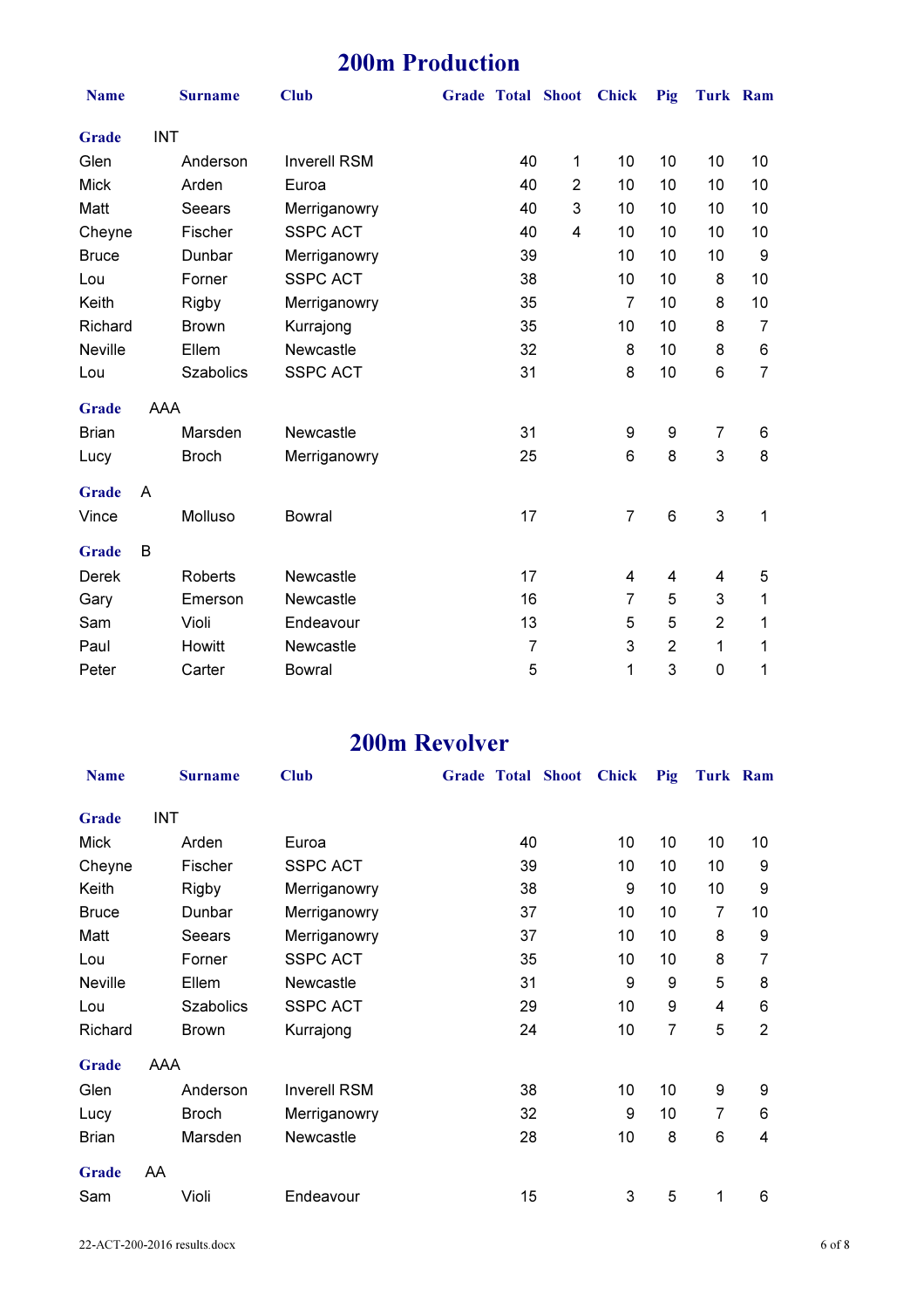| Grade | A |         |           |    |   |   |   |   |
|-------|---|---------|-----------|----|---|---|---|---|
| Paul  |   | Howitt  | Newcastle | 26 |   |   | 7 | 5 |
| Derek |   | Roberts | Newcastle | 18 | 7 | 4 | 4 | 3 |
| Grade | В |         |           |    |   |   |   |   |
| Gary  |   | Emerson | Newcastle | 15 | 6 | 6 | 2 | 1 |
| Vince |   | Molluso | Bowral    | 9  | 5 | 3 | 0 | 1 |
| Peter |   | Carter  | Bowral    |    | 4 | 2 | 1 | 0 |
|       |   |         |           |    |   |   |   |   |

## 200m Standing

| <b>Name</b>    |            | <b>Surname</b>   | <b>Club</b>         |                         | Grade Total Shoot Chick |                | Pig            | Turk Ram       |                |
|----------------|------------|------------------|---------------------|-------------------------|-------------------------|----------------|----------------|----------------|----------------|
| Grade          | <b>INT</b> |                  |                     |                         |                         |                |                |                |                |
| Matt           |            | Seears           | Merriganowry        | 33                      |                         | 9              | 10             | 6              | 8              |
| <b>Mick</b>    |            | Arden            | Euroa               | 29                      |                         | 9              | 9              | 5              | 6              |
| Keith          |            | Rigby            | Merriganowry        | 27                      |                         | 10             | 6              | 5              | 6              |
| <b>Bruce</b>   |            | Dunbar           | Merriganowry        | 25                      |                         | 7              | 6              | 5              | 7              |
| <b>Brian</b>   |            | Marsden          | Newcastle           | 22                      |                         | 8              | 5              | 6              | 3              |
| <b>Neville</b> |            | Ellem            | Newcastle           | 17                      |                         | 6              | 3              | $\overline{2}$ | 6              |
| Grade          | AAA        |                  |                     |                         |                         |                |                |                |                |
| Glen           |            | Anderson         | <b>Inverell RSM</b> | 27                      |                         | 10             | 8              | 5              | 4              |
| Lucy           |            | <b>Broch</b>     | Merriganowry        | 20                      |                         | 6              | 5              | 6              | 3              |
| Lou            |            | Forner           | <b>SSPC ACT</b>     | 17                      |                         | 8              | 6              | $\overline{2}$ | 1              |
| Lou            |            | <b>Szabolics</b> | <b>SSPC ACT</b>     | 15                      |                         | 5              | 5              | 3              | $\overline{2}$ |
| <b>Grade</b>   | AA         |                  |                     |                         |                         |                |                |                |                |
| Richard        |            | <b>Brown</b>     | Kurrajong           | 14                      |                         | 4              | 6              | 1              | 3              |
| Cheyne         |            | Fischer          | <b>SSPC ACT</b>     | 9                       |                         | 3              | $\overline{2}$ | $\overline{2}$ | $\overline{2}$ |
| Sam            |            | Violi            | Endeavour           | $\overline{7}$          |                         | 4              | $\mathbf 0$    | $\overline{2}$ | 1              |
| Grade          | A          |                  |                     |                         |                         |                |                |                |                |
| Paul           |            | Howitt           | Newcastle           | 10                      |                         | 3              | 4              | $\overline{2}$ | 1              |
| Vince          |            | Molluso          | <b>Bowral</b>       | 8                       |                         | 0              | 6              | 1              | 1              |
| Grade          | B          |                  |                     |                         |                         |                |                |                |                |
| Gary           |            | Emerson          | Newcastle           | 9                       |                         | 3              | 4              | 1              | 1              |
| <b>Derek</b>   |            | Roberts          | Newcastle           | $\overline{\mathbf{4}}$ |                         | $\overline{2}$ | $\mathbf 0$    | $\overline{2}$ | 0              |